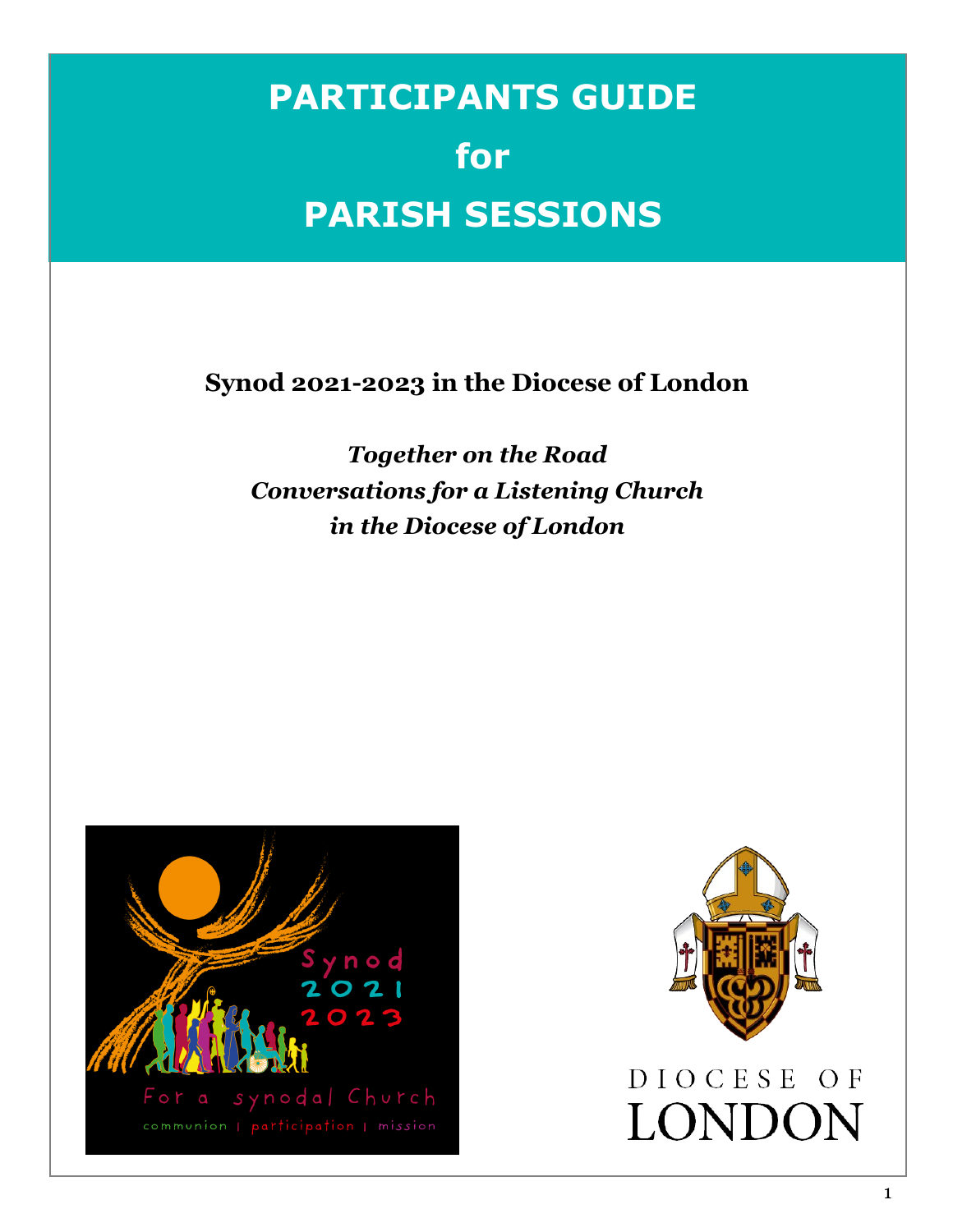## **Preparing our Hearts and Voices**

As we prepare to enter into this experience of Church, we invite you to prepare through reflection and prayer

#### **For a Synodal Church**

Communion | Participation | Mission

### **Prayer for the Synod**

We stand before You, Holy Spirit, as we gather together in Your name. With You alone to guide us, make Yourself at home in our hearts; Teach us the way we must go and how we are to pursue it. We are weak and sinful; do not let us promote disorder. Do not let ignorance lead us down the wrong path nor partiality influence our actions. Let us find in You our unity so that we may journey together to eternal life and not stray from the way of truth and what is right. All this we ask of You, who are at work in every place and time, in the communion of the Father and the Son, forever and ever.

Amen.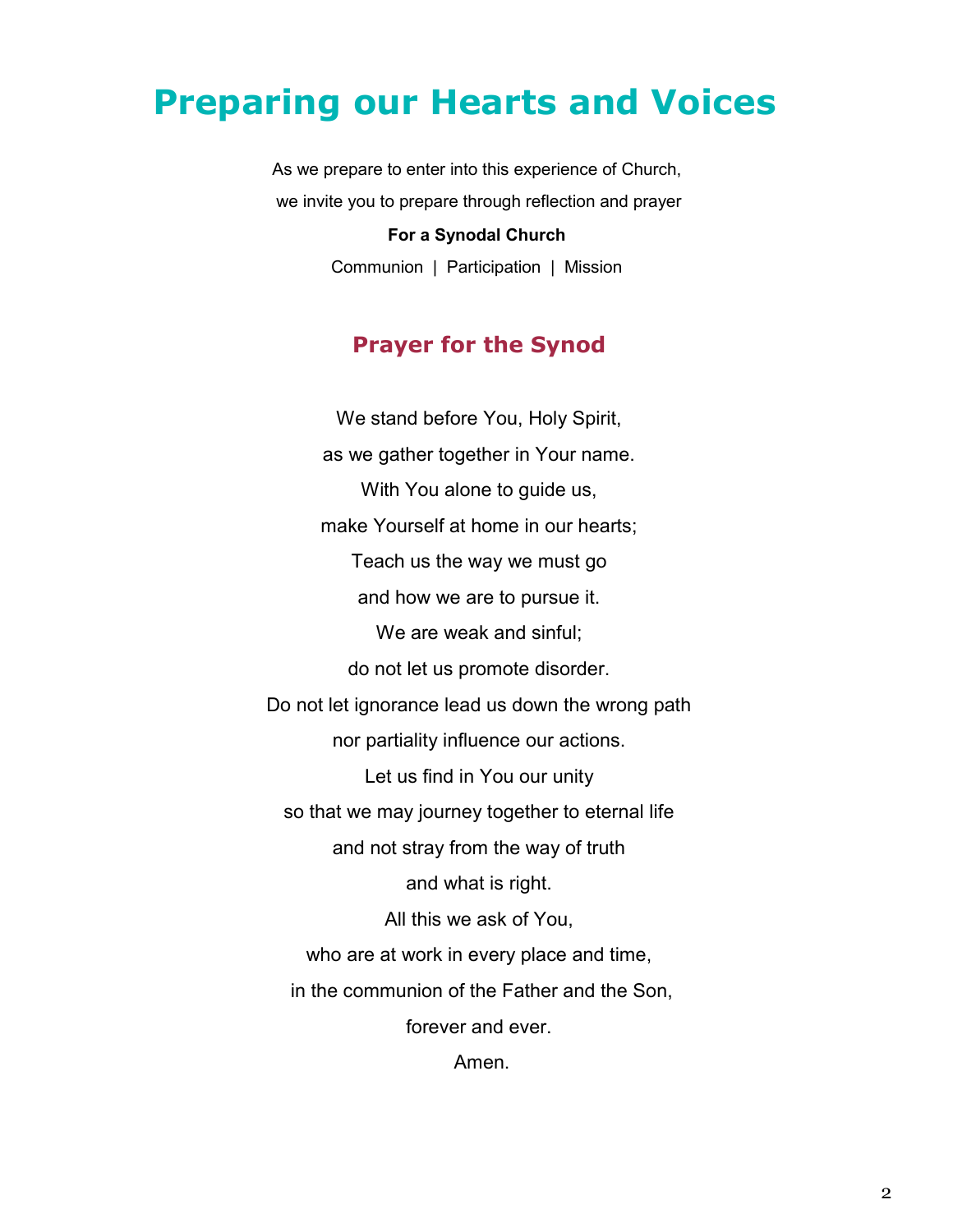**Thank you** for registering to participate in our Synod Listening Sessions. In this intentional process of mutual listening, Pope Francis wants us to rediscover the joy of being the People of God who journeys together, listening to everyone.

## **What is Synodality?**

It's the official process of the Church of listening to the guidance of the Holy Spirit on a particular subject. We engage in open dialogue while listening to the Holy Spirit, open to the perspectives of others, with members of the Church, other Christians and the whole of society. Giving prayerful input on the needs of the Church today and the mission of Christ to all people in the world.

## **We are called to Listen, to be Open, to Share and Discern the Vision**

We are called to listen humbly and to speak courageously; to listen in a manner that invites others to share authentically while we ourselves share our experiences and hopes with mercy and charity. We gather in prayer, listen to the Word of God, then reflect in silence, letting the Holy Spirit guide us. Setting aside our own expectations so that we can listen more clearly to what God desires of us. This is an opportunity to hear things from other points of view, a different perspective. Allowing the Spirit to direct us in ways which will vision the needs of the Church and the mission of Christ in the world.

## **Listening Session Group Etiquette**

The following ground rules will help ensure the listening session is a safe place to talk and everyone is treated with reverence and respect.

- One person speaks at a time
- We will all listen with an open mind
- We will be stopping the conversation at certain intervals to reflect and pray
- We limit how long we speak so that everyone has time to share
- We only speak once until everyone has had an opportunity to share
- We will be reporting the themes and experiences to the diocese as they emerge from the consultation discussions without indicating the names of individual participants.
- As participants, when we tell others of our experience of the consultation, we will not attribute anything we share to particular people or groups.

After the session, if you have additional thoughts to add, a link to a web page will be provided where you will be able to submit additional thoughts, ideas and reflections.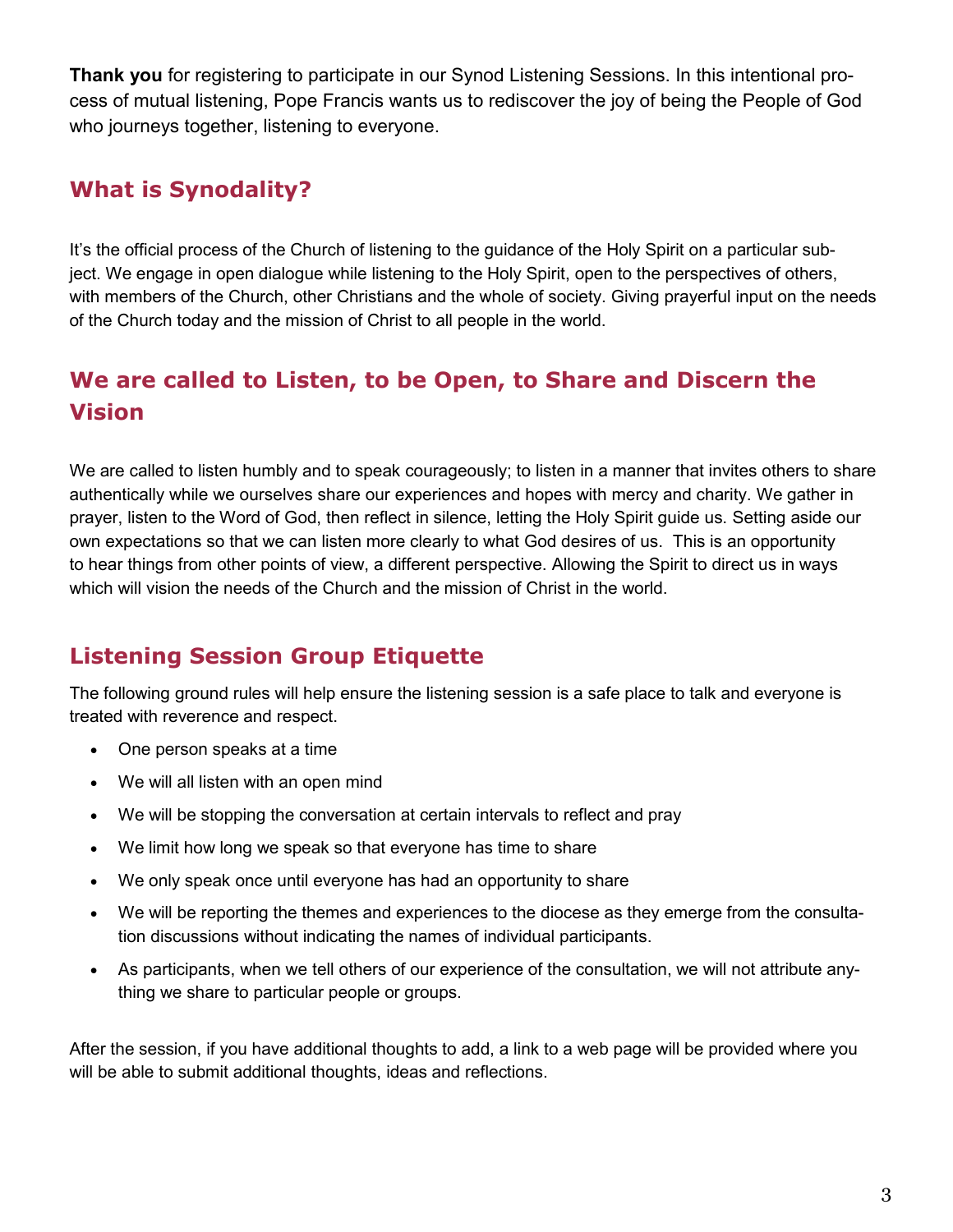## **Session Overview**

### **Each session will follow a similar format**

- Welcome
- Gathering Prayer
- The Word of God Gospel Reading
- Gospel Reflection
- Prayer
- First Round of Synodal Questions with Reflection Questions and Sharing at Tables or in Breakout Rooms
- Second Round of Synodal Questions with Reflection Questions and Sharing at Tables or in Breakout Rooms
- The Word of God Gospel Reading
- Summary of Main Themes from each Table
- Closing Comments and Closing Prayer

During the listening session you will be given the opportunity to:

- Listen to the answers of other participants
- Share your responses to a couple of questions
- Respond to the messages you hear

We invite you to prepare some thoughts before you participate in the listening session using the questions below. The preparation documents from the Vatican for this synod remind us, "The mission of the Church requires the entire People of God to be on a journey together, with each member playing his or her crucial role, united with each other." (*Vademucum* 1.2, available at this [link\).](https://dol.ca/synod-2021-2023)

#### **We will consider these questions**

For the First Round:

- 1. What have been your experiences of journeying together with the Catholic Church?
	- a. What joy did these experiences bring?
	- b. What difficulties and obstacles have you encountered?

#### For the Second Round

2. As we journey forward together, what are your hopes and dreams for the Church?

**The following themes have been identified by the Vatican as important to consider during this synodal process.** They can be prayerfully used as guide as you reflect on your answers to the questions.

• Being Companions To Each Other On The Journey: In the Church and in society, we are side by side on the same road.